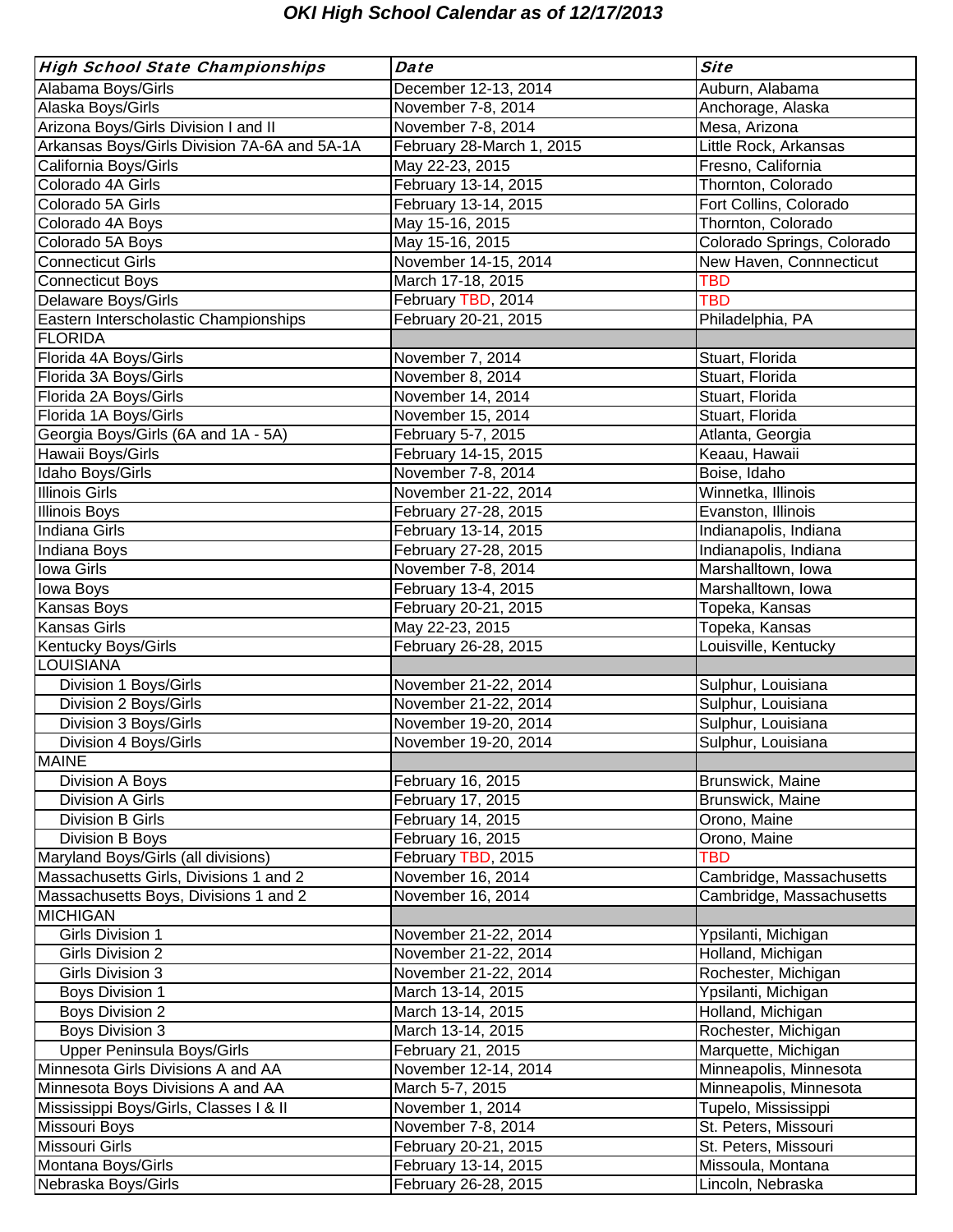## *OKI High School Calendar as of 12/17/2013*

| Nevada Boys/Girls                           | May 24, 2015                | Las Vegas, Nevada         |
|---------------------------------------------|-----------------------------|---------------------------|
| New England Prep Boys/Girls                 | March TBD, 2015             | Lakeville, Connnecticut   |
| New Hampshire Boys/Girls                    | February TBD, 2015          | Durham, New Hampshire     |
| New Hampshire Meet of Champions             | February TBD, 2015          | Durham, New Hampshire     |
| New Jersey Dual Team Boys/Girls Non-Public  | February 21-22, 2015        | Ewing, New Jersey         |
| New Jersey Dual Team Boys/Girls Public      | February 21-22, 2015        | Ewing, New Jersey         |
| New Jersey Boys/Girls (Individual Champs)   | February 28 - March 1, 2015 | Sewell, New Jersey        |
| New Mexico Boys/Girls                       | February 20-21, 2015        | Albuquerque, New Mexico   |
| <b>New York Girls</b>                       | November 21-22, 2014        | Ithaca, New York          |
| New York Boys                               | February 27-28, 2015        | Ithaca, New York          |
| <b>NORTH CAROLINA</b>                       |                             |                           |
| Division 1A and 2A Boys/Girls               | February 12-14, 2015        | Cary, North Carolina      |
| Division 3A Boys/Girls                      | February 12-14, 2015        | Cary, North Carolina      |
| Division 4A Boys/Girls                      | February 12-14, 2015        | Cary, North Carolina      |
| North Dakota Girls                          | November 14-15, 2014        | Bismarck, North Dakota    |
| North Dakota Boys                           | March 6-7, 2015             | Bismarck, North Dakota    |
| Ohio Division 2 Boys and Girls              | February 25-28, 2015        | Canton, Ohio              |
| Ohio Division 1 Boys and Girls              | February 25-28, 2015        | Canton, Ohio              |
| Oklahoma Boys/Girls all divisions           | February 20-21, 2015        | Jenks or Edmond, Oklahoma |
| Oregon Boys/Girls 6A, 5A, 4A/3A/2A/1A       | February 20-21, 2015        | Gresham, Oregon           |
| Pennsylvania Boys/Girls all divisions       | March 11-15, 2015           | Lewisburg, Pennsylvania   |
| Rhode Island Girls all Divisions Time Final | February 21-22, 2015        | Providence, Rhode Island  |
| Rhode Island Boys all Divisions Time Final  | February 21-22, 2015        | Providence, Rhode Island  |
| South Carolina 3A and 4A Boys/Girls         | October 11, 2014            | Columbia, South Carolina  |
| <b>Tennessee Boys/Girls</b>                 | February 13-14, 2015        | Knoxville, Tennessee      |
| Texas Boys/Girls, all divisions             | February 20-21, 2015        | Austin, Texas             |
| <b>UTAH</b>                                 |                             |                           |
| Division 2A Boys/Girls                      | February 12, 2015           | Provo, Utah               |
| Division 3A Boys/Girls                      | February 13-14, 2015        | Provo, Utah               |
| Division 4A Boys/Girls                      | February 13-14, 2015        | Provo, Utah               |
| Division 5A Boys/Girls                      | February 12-13, 2015        | Provo, Utah               |
| <b>VIRGINIA</b>                             |                             |                           |
| 1A-2A Boys/Girls                            | February 19-21, 2015        | Christianburg, Virginia   |
| 3A-4A Boys/Girls                            | February 19-21, 2015        | Christianburg, Virginia   |
| 5A-6A Boys/Girls                            | February 19-21, 2015        | Richmond, Virginia        |
| Independent                                 | February 12-14, 2015        | Richmond, Virginia        |
| Washington Metropolitan Championships (DC)  | February 4-7, 2015          | Boyds, Maryland           |
| Washington 2A/3A/4A Girls                   | November 14-15, 2014        | Federal Way, Washington   |
| Washington 2A/3A/4A Boys                    | February 20-21, 2015        | Federal Way, Washington   |
| West Virginia Boys/Girls                    | February 19-20, 2015        | Morgantown, West Virginia |
| Wisconsin Girls Divisions 1 and 2           | November 14-15, 2014        | Madison, Wisconsin        |
| Wisconsin Boys Divisions 1 and 2            | February 22-21, 2015        | Madison, Wisconsin        |
| Wyoming Girls Divisions 3 and 4             | October 30-November 1, 2014 | Gillette, Wyoming         |
| Wyoming Boys Divisions 3 and 4              | February 26-28, 2015        | Gillette, Wyoming         |

Swimming World Magazine

Prepared by Presented by NISCA OKI Representative<br>
Emily Sampl<br>
Emily Sampl Richard Wachs Editorial Assistant **NISCA Girls All-America Swimming Chair** 

To be checked for accuracy and updated by OKI Organization Representatives for web page posting at

http://www.ourkidsinitiative.org/events.htm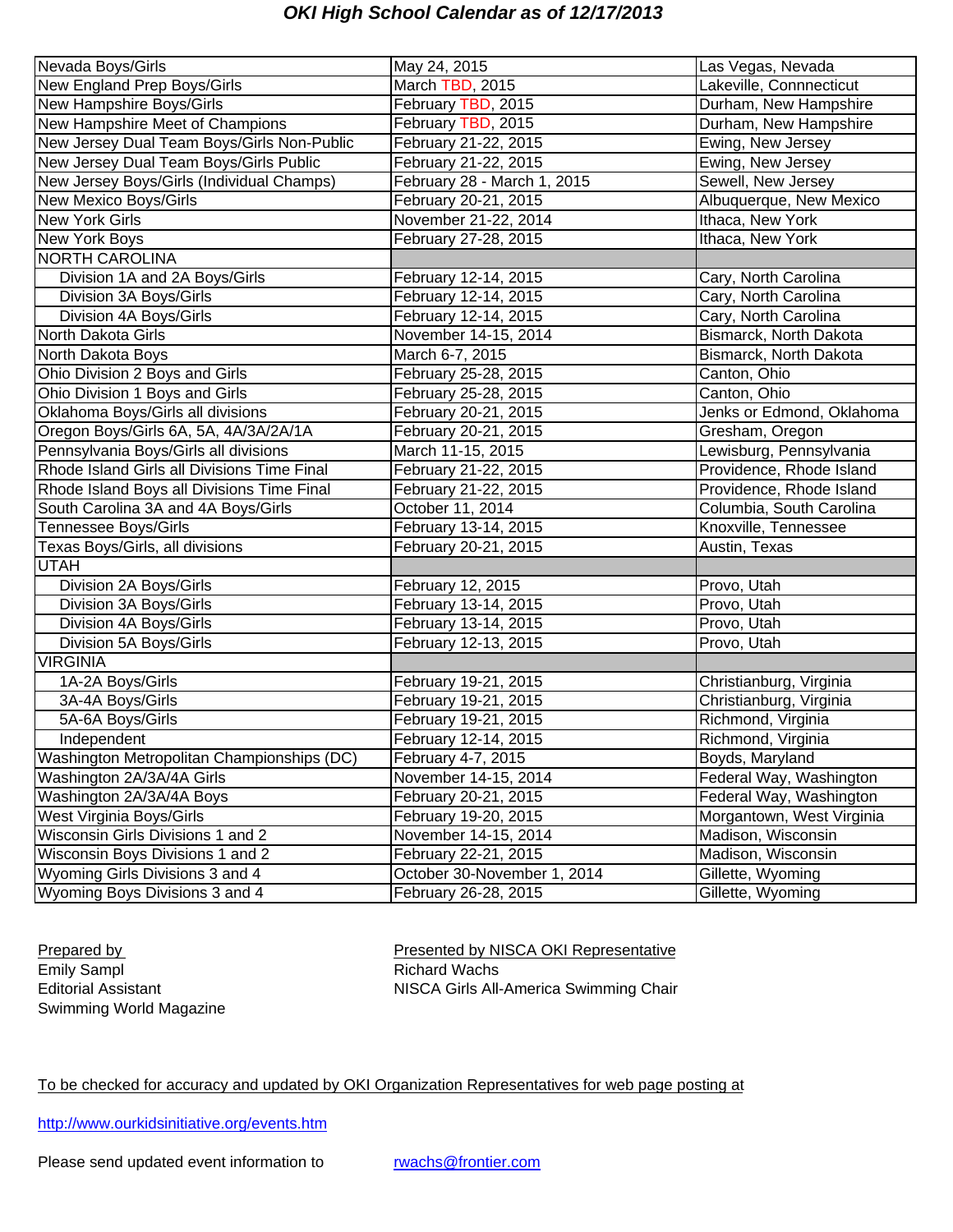### *OKI Master Calendar as of 11/1/14*

### COLLEGIATE CHAMPIONSHIPS

| <b>NAIA Men and Women</b>             |                                                                                |                                            |
|---------------------------------------|--------------------------------------------------------------------------------|--------------------------------------------|
| March 4-7, 2015                       | NAIA Men's and Women's Championships                                           | Oklahoma City, Oklahoma                    |
| March 2-5, 2016                       | NAIA Men's and Women's Championships                                           | Oklahoma City, Oklahoma                    |
| March 1-4, 2017                       | NAIA Men's and Women's Championships                                           | Oklahoma City, Oklahoma                    |
| February 28 - March 3, 2018           | NAIA Men's and Women's Championships                                           | Oklahoma City, Oklahoma                    |
|                                       |                                                                                |                                            |
| <b>NCAA Women - Division I</b>        |                                                                                |                                            |
| March 19-21, 2015                     | <b>NCAA Division I Women's Championships</b>                                   | Greensboro, North Carolina                 |
| March 17-19, 2016                     | <b>NCAA Division I Women's Championships</b>                                   | Atlanta, Georga                            |
| March 16-18, 2017                     | <b>NCAA Division I Women's Championships</b>                                   | Indianapolis, Indiana                      |
| March 15-17, 2018                     | <b>NCAA Division I Women's Championships</b>                                   | Columbus, Ohio                             |
| <b>NCAA Women - Division II</b>       |                                                                                |                                            |
| March 10-14, 2015                     | <b>NCAA Division II Women's Championships</b>                                  | Indianapolis, Indiana                      |
| March 9-12, 2016                      | <b>NCAA Division II Women's Championships</b>                                  | Indianapolis, Indiana                      |
| March 8-11, 2017                      | <b>NCAA Division II Women's Championships</b>                                  | Birmingham, Alabama                        |
| March 14-17, 2018                     | <b>NCAA Division II Women's Championships</b>                                  | Greensboro, North Carolina                 |
| <b>NCAA Women - Division III</b>      |                                                                                |                                            |
| March 17-21, 2015                     | <b>NCAA Division III Women's Championships</b>                                 | Shenandoah, Texas                          |
| March 16-19, 2016                     | <b>NCAA Division III Women's Championships</b>                                 | Greensboro, North Carolina                 |
| March 15-18, 2017                     | NCAA Division III Women's Championships                                        | Shenandoah, Texas                          |
| March 14-17, 2018                     | <b>NCAA Division III Women's Championships</b>                                 | Indianapolis, Indiana                      |
|                                       |                                                                                |                                            |
| <b>NCAA Men - Division I</b>          |                                                                                |                                            |
| March 26-28, 2015                     | <b>NCAA Division I Men's Championships</b>                                     | Iowa City, Iowa                            |
| March 24-26, 2016                     | <b>NCAA Division I Men's Championships</b>                                     | Atlanta, Georgia                           |
| March 23-25, 2017                     | <b>NCAA Division I Men's Championships</b>                                     | Indianapolis, Indiana                      |
| March 22-24, 2018                     | <b>NCAA Division I Men's Championships</b>                                     | Minneapolis, Minnesota                     |
| <b>NCAA Men - Division II</b>         |                                                                                |                                            |
| March 10-14, 2015                     | <b>NCAA Division II Men's Championships</b>                                    | Indianapolis, Indiana                      |
| March 9-12, 2016                      | <b>NCAA Division II Men's Championships</b>                                    | Indianapolis, Indiana                      |
| March 8-11, 2017                      | <b>NCAA Division II Men's Championships</b>                                    | Birmingham Alabama                         |
| March 14-17, 2018                     | <b>NCAA Division II Men's Championships</b>                                    | Greensboro, North Carolina                 |
| <b>NCAA Men - Division III</b>        |                                                                                |                                            |
| March 17-21, 2015                     | <b>NCAA Division III Men's Championships</b>                                   | Shenandoah, Texas                          |
| March 16-19, 2016                     | <b>NCAA Division III Men's Championships</b>                                   | Greensboro, North Carolina                 |
| March 15-18, 2017                     | <b>NCAA Division III Men's Championships</b>                                   | Shenandoah, Texas                          |
| March 14-17, 2018                     | NCAA Division III Men's Championships                                          | Indianapolis, Indiana                      |
|                                       |                                                                                |                                            |
| <b>Other Collegiate Championships</b> |                                                                                |                                            |
| March 4-7, 2015<br>March 2-5, 2016    | NJCAA Men's and Women's Championships                                          | Buffalo, New York<br>Fort Pierce, Florida  |
| March 1-4, 2017                       | NJCAA Men's and Women's Championships<br>NJCAA Men's and Women's Championships | Buffalo, New York                          |
| March 7-10, 2018                      | NJCAA Men's and Women's Championships                                          | Fort Pierce, Florida                       |
| March 6-9, 2019                       | NJCAA Men's and Women's Championships                                          | Buffalo, New York                          |
| March 4-7,2020                        | NJCAA Men's and Women's Championships                                          | Fort Pierce, Florida                       |
|                                       |                                                                                |                                            |
| <b>NATIONAL EVENTS</b>                |                                                                                |                                            |
| November 20-22, 2014                  | Arena Grand Prix                                                               | Minneapolis, Minnesota                     |
| December 3-6, 2014                    | <b>AT&amp;T Winter National Championships</b>                                  | Greensboro, North Carolina                 |
| December 10-15, 2014                  | Speedo Winter Junior Nationals                                                 | Federal Way, Washington                    |
| January 15-17, 2015                   | Arena Grand Prix                                                               | Austin, Texas                              |
| February 12-14, 2015                  | Arena Grand Prix                                                               | Orlando, Florida                           |
| April 15-18, 2015<br>May 14-17, 2015  | Arena Grand Prix<br>Arena Grand Prix                                           | Mesa, Arizona<br>Charlotte, North Carolina |
| June 18-21, 2015                      | Arena Grand Prix                                                               | Santa Clara, California                    |
|                                       |                                                                                |                                            |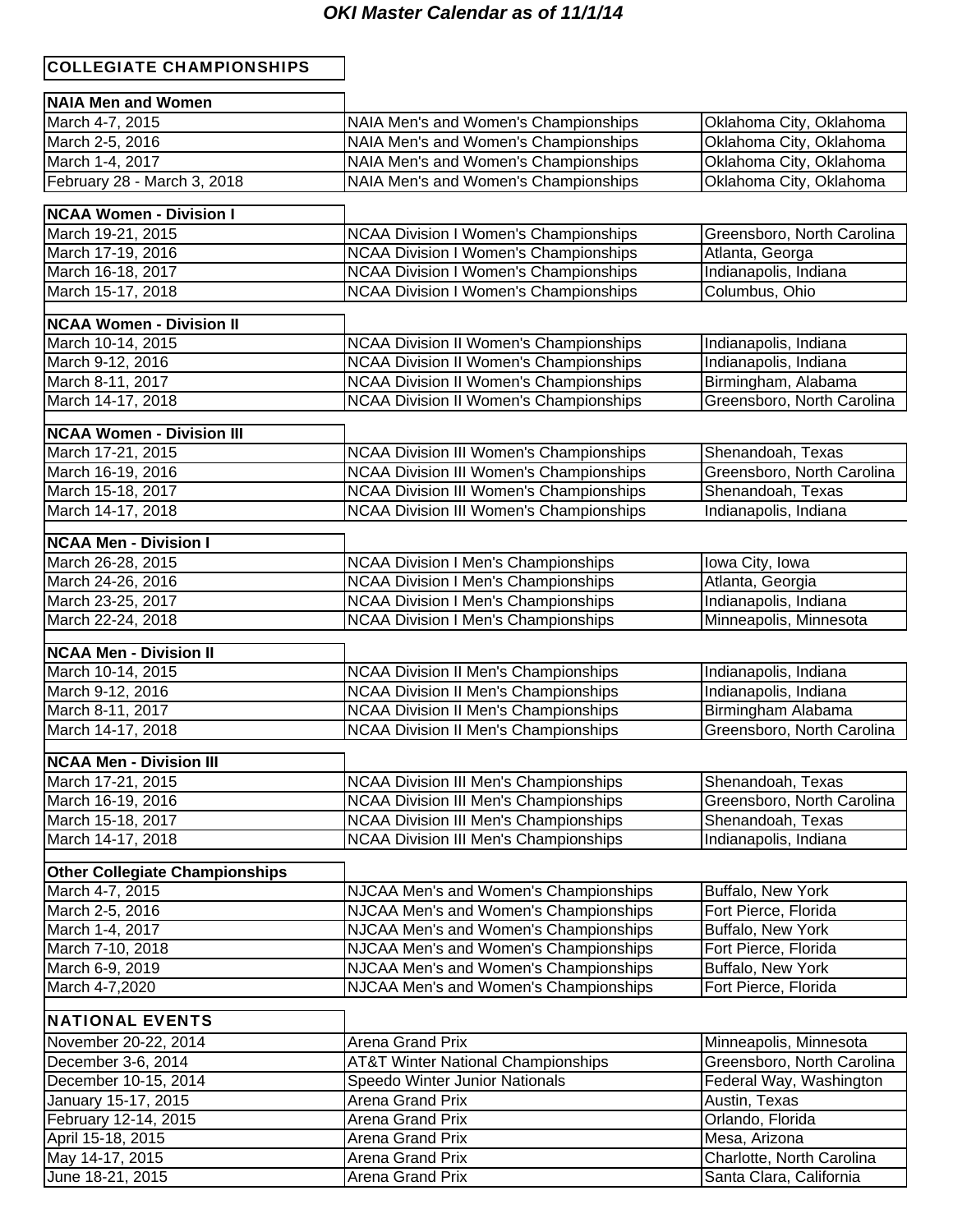### *OKI Master Calendar as of 11/1/14*

| August 6-10, 2015            | Speedo Summer Junior National Championships   | Irvine, California            |
|------------------------------|-----------------------------------------------|-------------------------------|
|                              | Phillips 66 National Championships and Trials | Irvine, California            |
|                              |                                               |                               |
| <b>YMCA EVENTS</b>           |                                               |                               |
| March 30-April 3, 2015       | <b>YMCA Short Course Championships</b>        | Greensboro, North Carolina    |
| May 7-10, 2015               | YMCA National Masters Invitational Swim Meet  | Sarasota, Florida             |
| August 3-7, 2015             | <b>YMCA Long Course Championships</b>         | Indianapolis, Indiana         |
| April 4-8, 2016              | <b>YMCA Short Course Championships</b>        | Greensboro, North Carolina    |
| April 3-7, 2017              | <b>YMCA Short Course Championships</b>        | Greensboro, North Carolina    |
| <b>INTERNATIONAL EVENTS</b>  |                                               |                               |
| September 19-October 4, 2014 | <b>Asian Games</b>                            | Incheon, Japan                |
| November 14-30, 2014         | Central American and Caribbean Games          | Veracruz, Mexico              |
| December 3-7, 2014           | XII FINA World Swimming SCM Championships     | Doha, Qatar                   |
| August 27-31, 2014           | Junior Pan Pac Championships                  | Maui, Hawaii                  |
| July 24-August 9, 2015       | <b>XVI FINA World Championships</b>           | Kazan, Russia                 |
| August 5-21, 2016            | <b>Olympic Games</b>                          | Rio de Janeiro, Brazil        |
| July 12-28, 2017             | <b>XVII FINA World Championships</b>          | Guadalajara, Mexico           |
| TBA, 2019                    | XVIII FINA World Championships                | Gwangju, South Korea          |
| July 24-August 9, 2020       | <b>Olympic Games</b>                          | Tokyo, Japan                  |
| July 23-August 8, 2021       | <b>XIX FINA World Championships</b>           | Budapest, Hungary             |
| <b>USA ZONE EVENTS</b>       |                                               |                               |
| March 26-28, 2015            | Eastern Zone Short Course Championships       | Webster, New York             |
| July 26, 2015                | Central Age Group Open Water Championships    | Pleasant Prairie, Wisconson   |
| July 27, 2015                | Eastern Zone Open Water Championships         | Atlantic City, New Jersey     |
| July 29 - August 2, 2015     | Western Zone Senior Championships (LCM)       | Clovis, California            |
| July 31 - August 2, 2015     | Central Zone Age Group Championships          | Topeka, Kansas                |
| August 3-7, 2015             | Southern Zone Senior Championships            | Greenville, South Carolina    |
| August 4-8, 2015             | Southern Zone Age Group Championships         | Tupelo, Mississippi           |
| August 5-8, 2015             | Western Zone Age Group Championships (LCM)    | <b>TBD</b>                    |
| August 5-8, 2015             | Eastern Zone Age Group Championships          | Richmond, Virginia            |
| August 6-9, 2015             | Eastern Zone Senior Championships             | Buffalo, New York             |
| August 7-9, 2015             | Central Zone Age Group Championships          | Minneapolis, Minnesota        |
|                              |                                               |                               |
| <b>USA SECTIONALS</b>        |                                               |                               |
| March 5-8, 2015              | <b>Central Zone Sectionals</b>                | Jenks, Oklahoma (closed)      |
| March 12-15, 2015            | <b>Central Zone Sectionals</b>                | Iowa City, Iowa               |
| March 26-29, 2015            | Central Zone Sectionals (LCM)                 | Indianapolis, Indiana         |
| July 15-18, 2015             | <b>Central Zone Sectionals</b>                | Columbia, Missouri (closed)   |
| July 15-18, 2015             | <b>Central Zone Sectionals</b>                | Minneapolis, Minnesota        |
| July 22-25, 2015             | <b>Central Zone Sectionals</b>                | Columbus, Ohio                |
| March 19-22, 2015            | <b>Eastern Zone Sectionals</b>                | Christianburg, Virginia       |
| March 19-22, 2015            | <b>Eastern Zone Sectionals</b>                | Ithaca, New York              |
| March 26-29, 2015            | <b>Eastern Zone Sectionals</b>                | Buffalo, New York             |
| July 16-19, 2015             | Eastern Zone Sectionals (LCM)                 | Buffalo, New York             |
| February 26 - March 1, 2015  | Southern Zone Sectionals                      | <b>College Station, Texas</b> |
| March 5-8, 2015              | Southern Zone Sectionals                      | Greensboro, North Carolina    |
| March 12-15, 2015            | Southern Zone Sectionals                      | Plantation, Florida           |
| July 9-12, 2015              | Southern Zone Sectionals                      | Austin, Texas                 |
| July 9-12, 2015              | Southern Zone Sectionals                      | Orlando, Florida              |
| July 9-12, 2015              | Southern Zone Sectionals                      | Savannah, Georgia             |
| December 19-22, 2014         | <b>Western Zone Sectionals</b>                | Los Angeles, California       |
| March 12-15, 2015            | <b>Western Zone Sectionals</b>                | Federal Way, Washington       |
| July 14-18, 2015             | Western Zone Sectionals (LCM)                 | Mt. Hood, Oregon              |
| <b>TBD July</b>              | Western Zone Sectionals (LCM)                 | TBD                           |
|                              |                                               |                               |

PARALYMPIC DOMESTIC NATIONAL LEVEL EVENTS - CANAM SERIES (IPC APPROVED) EVENTS